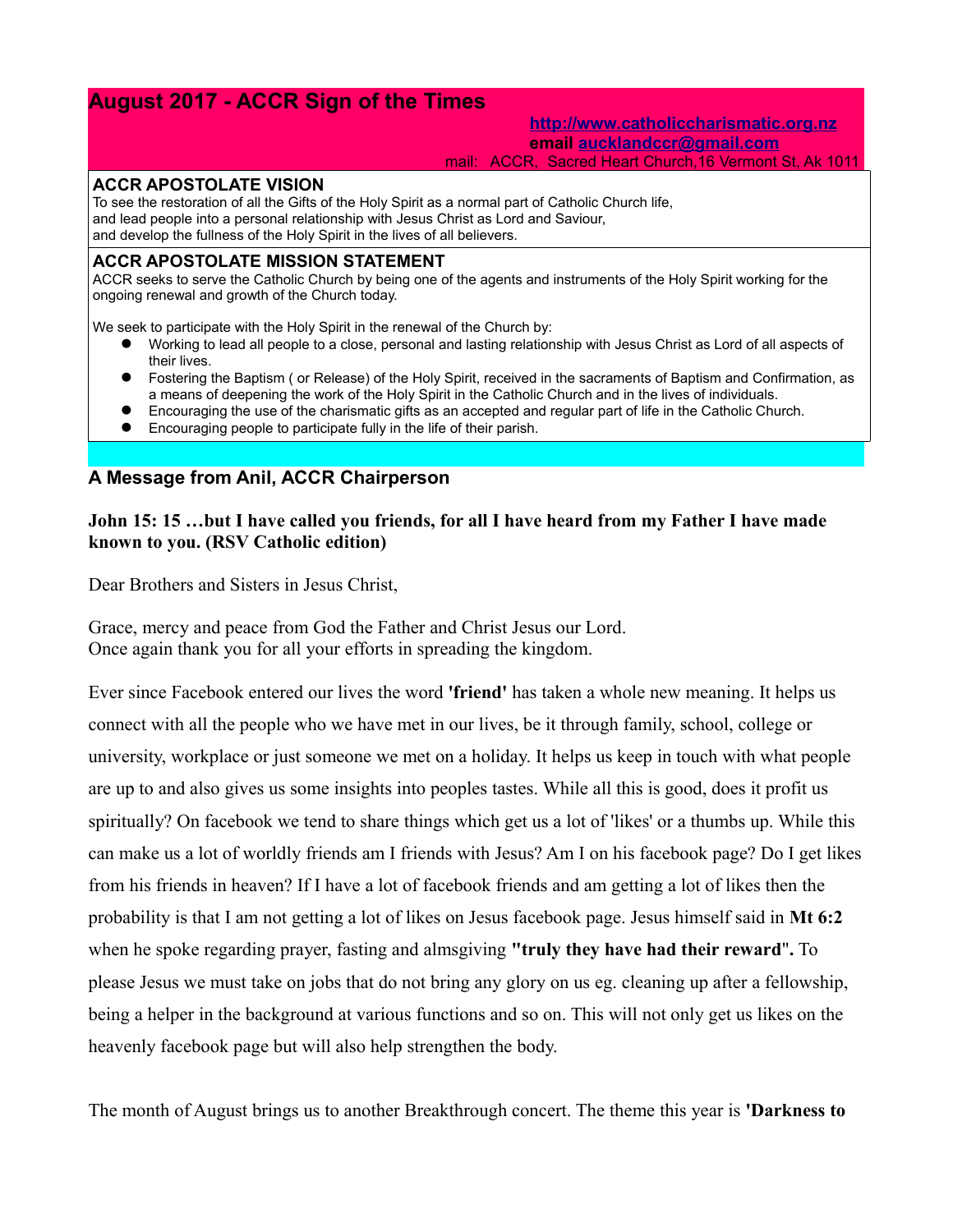**Light.'** Please make it a point to attend and invite family and friends too. It is great chance to evangelise and support the Good Shepherd Prayer Group. On September 22<sup>nd</sup> -24<sup>th</sup> we have the NSC Conference in Palmerston North. This is another chance to catch up with old friends from the renewal and celebrate 50 years of a new revival in the Catholic Church. In the beginning of October we will host Br. Aneel Aranha who will be with us for a week. Details of his programme will be given below.

Please continue to keep the renewal and the programmes in your prayers.

God bless, **Anil.**

| <b>Calendar these CCR dates</b>                                                                                                     | (for more information see below)                                                                                                                                            |
|-------------------------------------------------------------------------------------------------------------------------------------|-----------------------------------------------------------------------------------------------------------------------------------------------------------------------------|
|                                                                                                                                     |                                                                                                                                                                             |
| Saturday Aug 19th, 7pm                                                                                                              | Breakthrough Concert, Bruce Mason Centre, Takapuna                                                                                                                          |
| September 16th and 17th,<br>Life in the Spirit Seminar,<br>Please note change of<br>date/format, Weds Aug 23 -<br>Oct 11 cancelled. | Weekend Life in the Spirit Seminar, "Abundance".<br>Venue: Fr. David Nolan Hall, St Josephs School, Takapuna<br>Time: 9.15am - 4.30pm each day.                             |
| Fri 22nd Sept 6.30pm-<br>Sun 24th Sept lunchtime.                                                                                   | <b>National Conference</b><br><b>Distinction Hotel Palmerston North</b>                                                                                                     |
| Sept 30th and Oct 1st<br><b>Everyone is invited</b>                                                                                 | Aneel Aranha Weekend seminar: Saturday 30 <sup>th</sup> Sept,<br>10.30am - 4pm and Sun 1 <sup>st</sup> Oct, 12pm - 4pm. St Mark's<br>Catholic Church, 334 Pakuranga Highway |
| Sat 7 <sup>th</sup> Oct:                                                                                                            | Open meeting with Aneel Aranha, at Sacred Heart Parish,<br>Ponsonby 9.30 am - 4pm:                                                                                          |

# **Scroll down for more information**

# **Breakthrough Concert 2017 'DARKNESS TO LIGHT'.**

# **Saturday, 19th August 7 pm at Bruce Mason Centre, Takapuna**

Presented by Auckland Catholic Charismatic Renewal in association with Jesus the Good Shepherd prayer group.

**Have you bought your tickets? Please encourage family, friends and your local youth to attend.** You might like to donate a few tickets so that those who can't afford it can attend. Tickets available from [www.ticketmaster.co.nz](http://www.ticketmaster.co.nz/) or **Contact Goretti 02102563164 re buying tickets or arranging a visit of the sales team to your group.**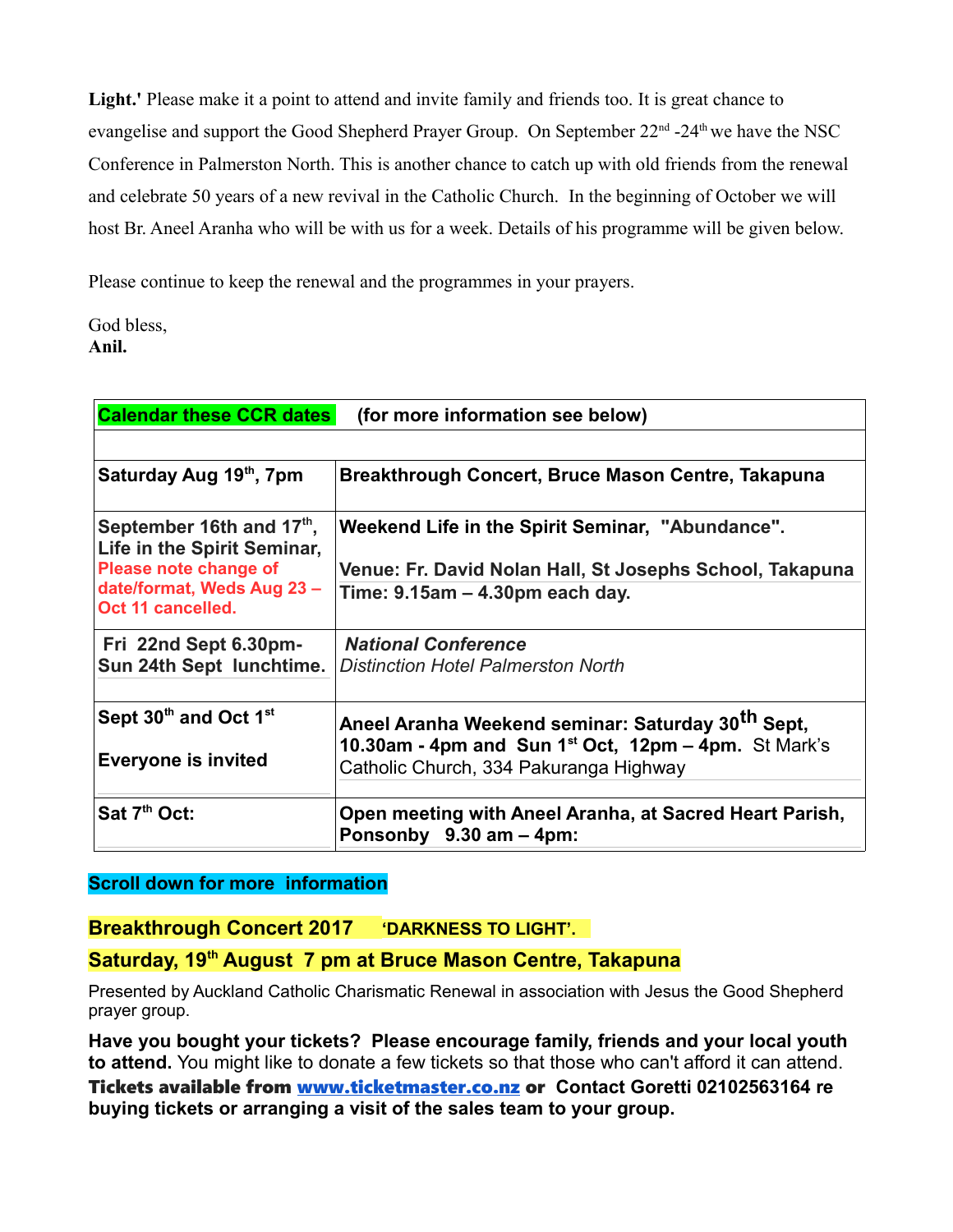#### **Due to concert expenses sponsorship and donations are needed for us to break even**. Every \$

helps. If you or someone you know could support the Breakthrough Concert in any way please contact  [admin@jesusthegoodshepherd.co.nz](mailto:admin@jesusthegoodshepherd.co.nz) or call Engelbert on 021 023 46853.

You can donate by cheque written for Auckland Catholic Charismatic Renewal Centre

or by Bank Transfer - Please transfer to our Westpac Bank Account

**Account Name**: Auckland Catholic Charismatic Renewal Centre

**Account number**: 03 0275 0340098 02

 ACCR is a registered charity with the Charities Commission. A donation receipt will be issued on request, please mention your full name.

### **Messages from NZCCR chairperson Diana Ingle:**

Our new book, **The History of CCR NZ** will be available at the Conference and for sale after that date at St Josephs Centre Giftshop, Takapuna.

#### **Do you know of anyone needingTLC**

Replenish" healing country house is open to receive guests and referrals for those who need of TLC and some rest and restoration. There is a blessed sacrament chapel on site and prayer for healing available by Catholic `Emotionally Free` prayer counsellors. For more info or to book in, emai[l](mailto:+replenishnz@gmail.com) [replenishnz@gmail.com](mailto:replenishnz@gmail.com) or phone [03-312 8672](tel:03-312%208672)

### *National CCR Conference:*

### *When: Friday 22nd September 6.30pm to Sunday 24th September lunchtime. Where: Distinction Hotel and Cathedral of the Holy Spirit, Palmerston North*

**Friday Morning:** Optional Intercessors meeting, Mass and prayer walk.

**Friday evening:**50th Jubilee Celebration Dinner and 'History of CCR in NZ' book launch (great stories of the people, places and action of the Holy Spirit!). Praise and Worship. Book Stall with the latest international books released for the Jubilee!

**Saturday:** Praise and Worship, Talks, Mass, news from Rome, vision sharing and prayer for a fresh anointing of the Holy Spirit for this new season of the Current of Grace in the Church

**Saturday evening:** Healing Rally in the Cathedral of the Holy Spirit

**Sunday morning:** Mass and morning tea with the parishioners at the Cathedral.

**Cost:**\$100pp for the whole Conference( includes non- refundable registration fee of \$50) **Cost with book:** \$125. Pre-order your copy of 'the History of CCR in NZ' and save \$5( books will be available for purchase at the Conference for \$30).

# **For more informatiom [http://ccrnz.org](http://ccrnz.org/) To register<http://ccrnz.org/register2017/> Contact Mike Lobo if you are interested in going to this Conference**

**Whether you are attending or not please keep this Conference in your prayers.**

# **Life in the Spirit Seminar**

'Abundance' **September 16th and 17th from 9.15 – 4.30pm each day.**

Organised by Jesus the Good Shepherd prayer group, Milford to follow up the Breakthrough Concert. See website<http://www.jesusthegoodshepherd.co.nz/events.html>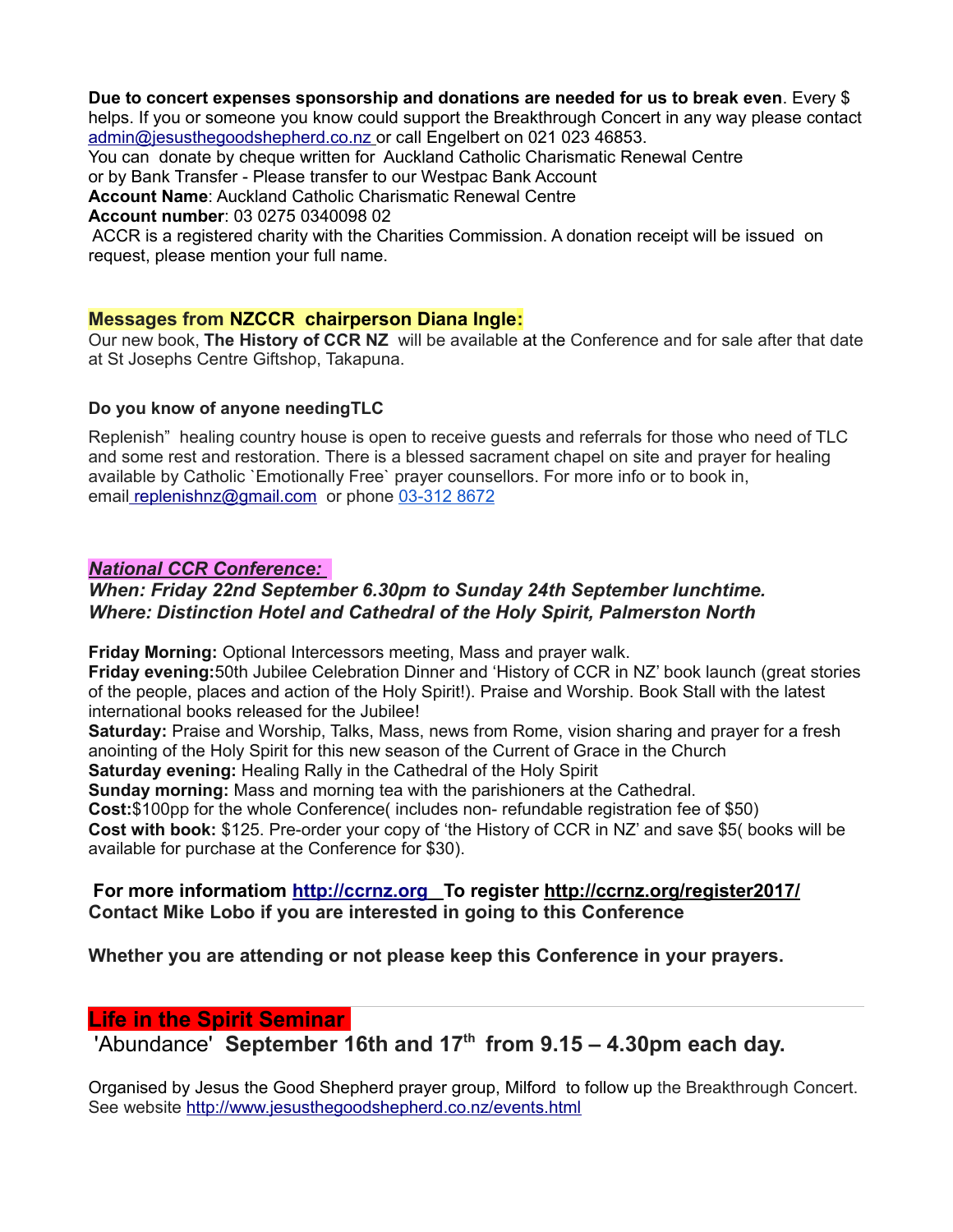**Venue:** Fr. David Nolan Hall, St Josephs School, Takapuna

**Please note** this seminar replaces the preiously advertised 8 week seminar planned for Wednesdays Aug 23 – Oct 11 which has been cancelled.

**Aneel Aranha is returning to Auckland, Sat Sept 30th – Sun Oct 8th . Aneel's weekend seminar for all: Saturday 30th Sept, 10.30am - 4pm and Sun 1st Oct, 12pm - 4pm** 

**St Mark's Catholic Church, 334 Pakuranga Highway.**

Please encourage family and friends to attend. Please bring your own cut lunch. We will organize coffee and tea.

**Also Sat 7th Oct: 9.30 am – 4pm: Open meeting at Sacred Heart Parish, Ponsonby** 

**Sun 8th Oct: 10am – 3pm Training session for current and future HSI leaders**

# **Note: Oct 2 – 7 Aneel will visit current HSI Schools of Discipleship in Auckland**

# **News from the prayer groups:**

**Orewa:** After hosting the HSI Discipleship School, over the past year, our group has joined other parishioners in presenting the Alpha Course, over 10 weeks to reach out and be 'Disciples".

We pray for a mighty outpouring of the Holy Spirit on all Alpha participants. The Core group for the prayer meeting is keeping in touch to pray and share from time to time.

We intend to resume the prayer meeting till the end of the year and will be praying for the Lord's guidance for our future. The group is strong and committed for which we thank God, and we look for ways to reach out to others in many ways.

**St Vincent de Paul Prayer Group:** events coming up. All welcome. St Vincent de Paul Church, Milford

Contact Rey or Queena Puntanar **[myprayergroup@yahoo.com](mailto:myprayergroup@yahoo.com) 02 11709647**

**INSPIRATIONAL NIGHT: "Keep the Fire Burning" with Mons. David Tonks (Takapuna Parish) 12 August 2017; Saturday; 8PM**

 **BIBLE STUDY: Gospel of Matthew (3rd Session) with Deacon David Marshall (ECB Parish) 26 August 2017; Saturday; 8PM**

# **Jesus Life Prayer G**roup: **2 Testimonies of healing**

Francis said that God looks in the heart of every human being so all of us must have faith in Jesus in our hearts. He prayed for Alfred with faith in his heart and he claimed That the precious blood of Jesus will unblock the blockages in his heart so that he will not need a stent to be inserted. We thanked the Lord for hearing our prayers. Alfred was in the hospital for a week to prepare for a stent to protect his heart because he had a blocked artery. On Saturday we heard from his wife Gigi that the doctor could not see the block anymore. Praise Jesus for answering prayers Alfred is now discharged and he is at home. Great Faith and Perfect Faith pleases God.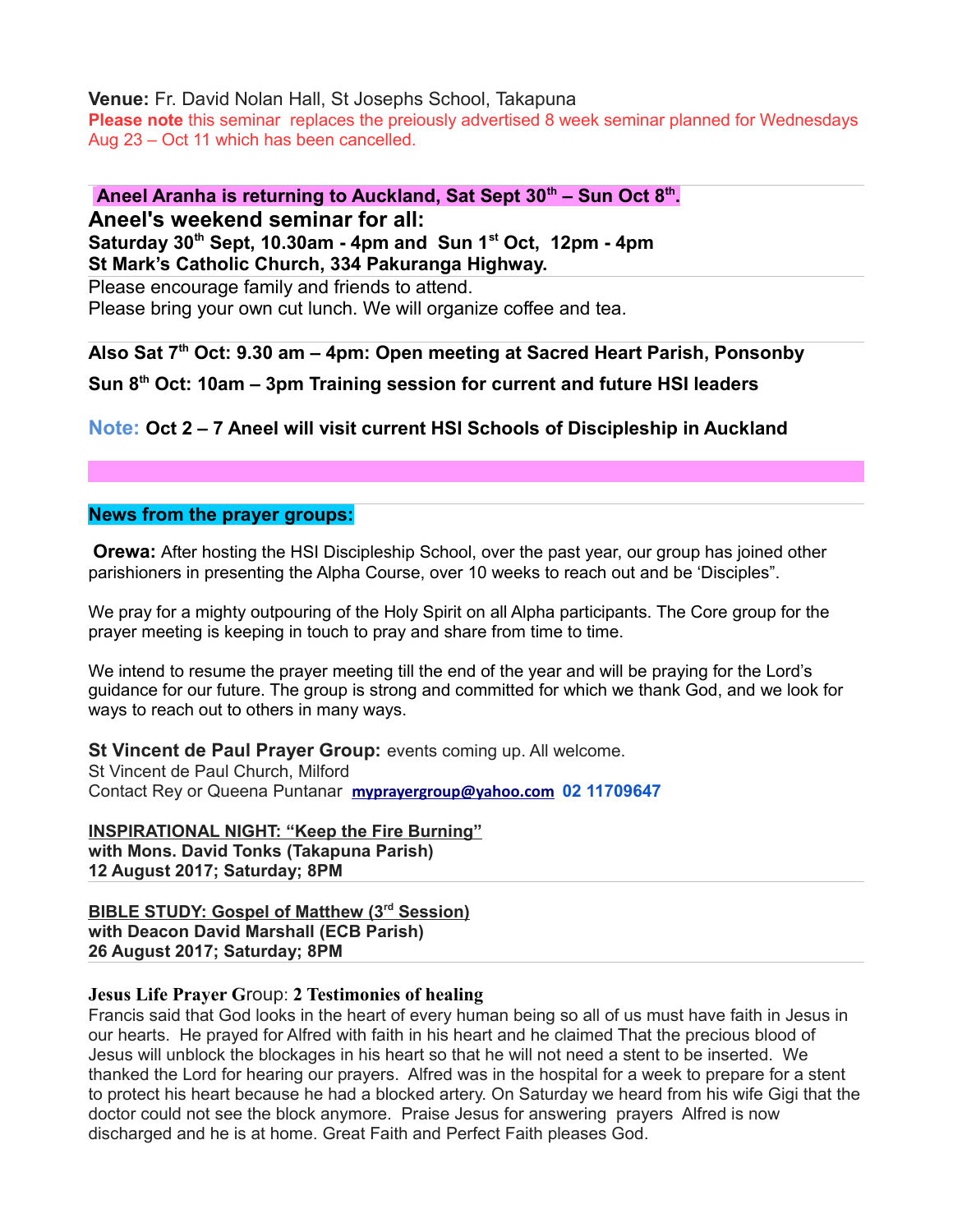At our second meeting of Jesus Life prayer meeting on Sunday, the whole group prayed for Antoinette Stickney . That night Antoinette said that she went to the toilet and she passed out a lot of green matter and she vomited green stuff. We now know that it was probably poison from the needle. On Monday afternoon the following day, she had severe pain in her abdomen, so Francis her husband called the ambulance. On arriving at Middlemore, the young surgeon insisted on a C.T scan. It showed the needle which was very close to her aorta. It was a life and death situation. The doctors told her daughter Helena to ask the whole family to come to see her before they attempted to remove the needle because it was so serious. With all the prayers they removed the needle in time to save her life. The whole miracle of miracles is that Jesus kept Ann alive for many years . The needle looked like an old rusted surgical needle. This was the first miracle of all miracles for Jesus Life Prayer Meeting. Anne has giving the prayer meeting permission to share this miracle with you all for the Glory of God who is the God of Miracles.

### **Wency - Wenceslaus Anthony. RIP.**

We were very sad to hear of the death of Wency in India on 23 July 2017. Wency was the Chairman of DRC in New Zealand and worked with ACCR in a number of events. His faith and commitment to the Lord will be sadly missed. The months Mind Mass will be on Wed 23 Aug at 7pm at Christ the King Church, Owairaka.

### **ACCR Prayer intentions**

Service group National Service Committee and all CCR Leaders and plans for 2017 For the intentions of ISAO and ICCRS New members for Service Group Prayer group leaders and prayer group initiatives For all members of the renewal who are sick Breakthrough Concert Life in the Spirit seminars Youth, particularly those involved in CCR Conversion of ISIS leaders and members Persecuted Christians Thanks to the Lord for successful events: 50<sup>th</sup> Jubilee events in Rome and Fr Josephs visit to Auckland.

# Regular events

**Prayer groups:** See website for meeting places and times. **[http://www.catholiccharismatic.org.nz](http://www.catholiccharismatic.org.nz/)**

Bible Study **The Gospel of Matthew With Deacon David Marshall (from ECB Parish) 8pm at St. Vincent de Paul Church, Milford.** 

 **26 August, & 14 October 2017 organised by** St Vincent de Paul Prayer group. Contact **Rey or Queena Puntanar [myprayergroup@yahoo.com](mailto:myprayergroup@yahoo.com) 02 11709647**

# 2017 Schools of Discipleship

**Herne Bay and Ponsonby parishes: Tuesdays 7.30pm.** Venue: Sacred Heart Parish Hall, Ponsonby. **Contact Mike Lobo mlobo@titan.co.nz**